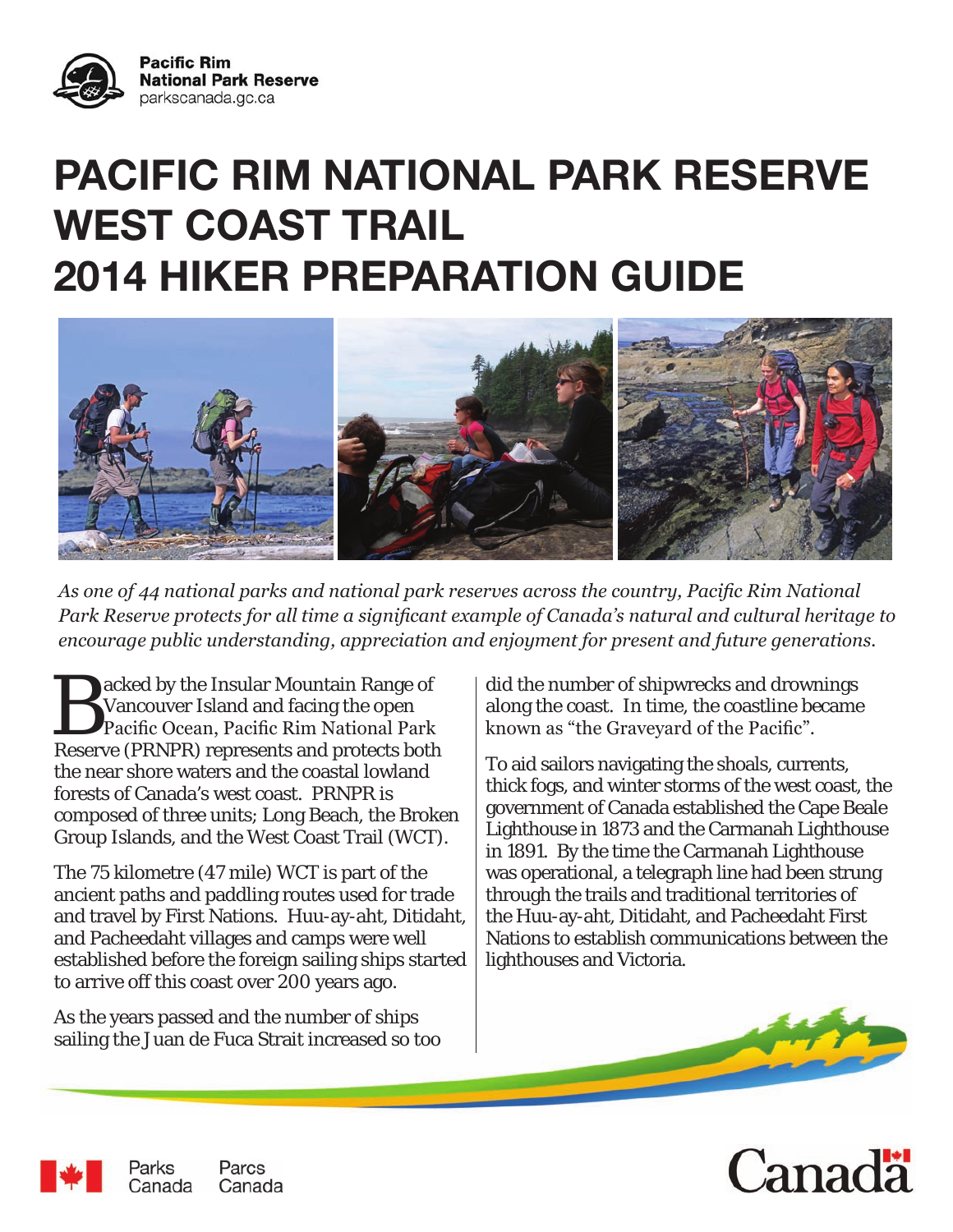While the lights and lines helped, they were not enough to stop the number of shipwrecks from growing. In 1906, when the steamship Valencia went down with the horrific loss of more than 125 lives, the public outcry prompted the Canadian government into further action: Pachena Lighthouse was constructed in 1907; lifesaving stations were established at Cloo-ose and Bamfield; the telegraph route was upgraded to become a life saving trail complete with six shelters stocked with provisions for both shipwreck victims and their rescuers.

As navigation technology improved, many of these measures became obsolete and were abandoned. In 1970 Pacific Rim National Park Reserve was established and in 1973, the lifesaving trail was included in the national park as a recreational hiking trail, beginning a new chapter in its history.

Today, backpackers know the trail as the West Coast Trail and come to see the beauty, experience the challenges, and walk the path of those that came before them. However, this rugged hike is not for everyone.



### **All hikers in your group must be prepared for:**

- 5-7 days in the back country.
- rugged, uneven ground: it takes approximately 2 days to travel the southern 22km of the trail between Gordon River and Walbran Creek.
- slippery conditions on muddy trails, wooden surfaces, boulders and rocky shorelines.
- wading rivers, climbing ladders, using cable cars, following an irregular trail, negotiating steep slopes and earth slumps.
- damaged structures: trail maintenance is ongoing.
- a temperate rainforest climate. Rainfall averages 330 cm (130 in.) per year with heavy rainfall possible at any time, and frequent in May and June. Floodwaters can delay hikers for days. Fog is common, especially in July and August. The average summer temperature is 14° Celsius (57° F.). Incidents of hypothermia and physical injury increase significantly during prolonged wet periods.
- accidents and injuries: it may take more than 24 hours for help to arrive.

## **The West Coast Trail is for hikers who are:**

- experienced in overnight backpacking, experienced group leaders cannot compensate for inexperienced hikers.
- able to hike long distances through rough terrain with a full backpack (recurring knee, back or ankle injuries are often aggravated on the trail).
- prepared to have a wilderness experience.
- able to wait if conditions warrant delays.
- over twelve years of age (Parks Canada will not issue a permit to children under 6).

**Pets and firearms are not permitted on the trail.**

**Pacific Rim National Park Reserve of Canada Noting the Section West Coast Trail Preparation Guide 2014**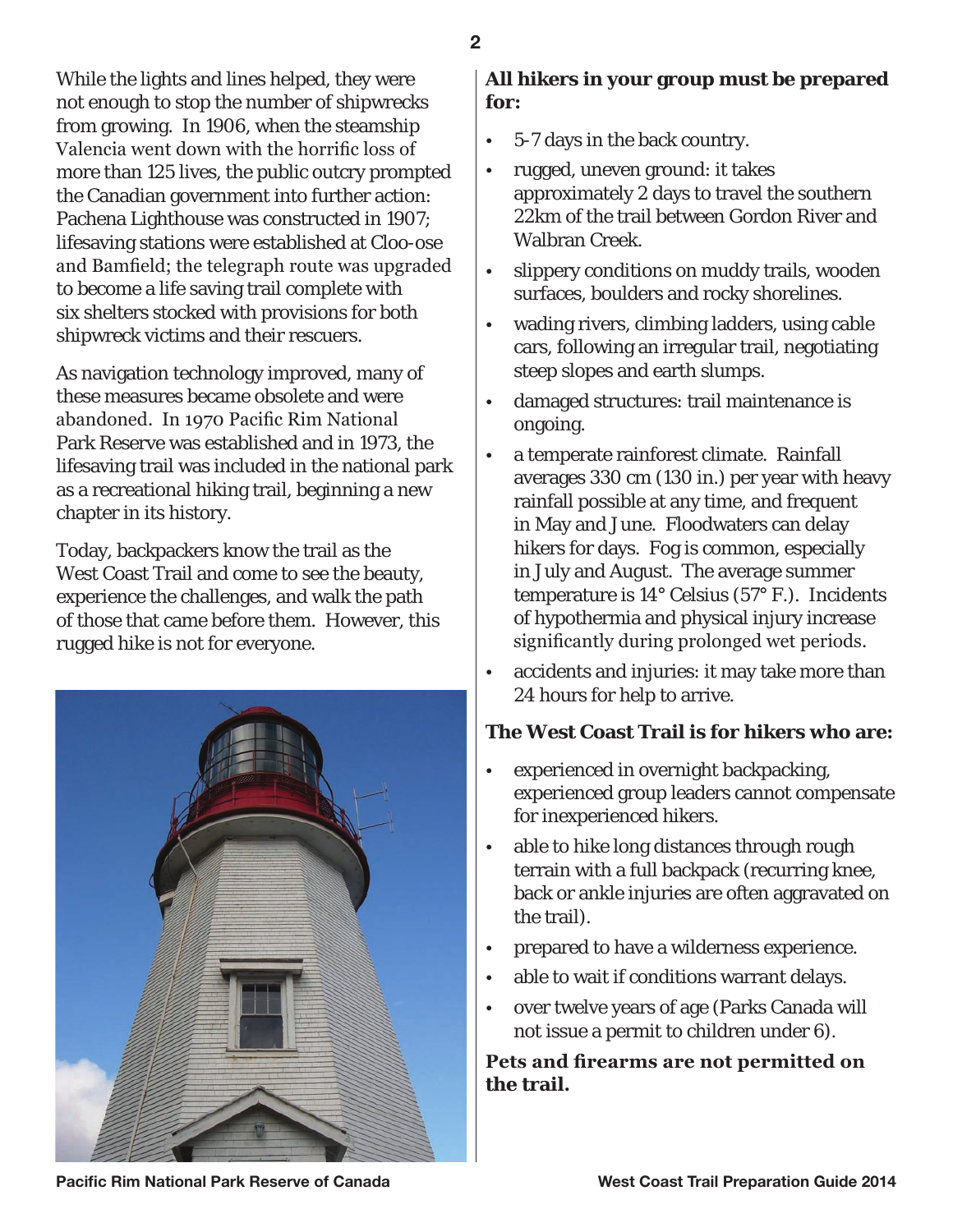## **PLANNING YOUR TRIP**

The WCT is open from May 1st to September 30th.

**Prolonged periods of heavy rain, strong winds, high tides, large waves and short days necessitate closing the trail from October 1st to April 30th.**

**Maximum group size is 10.** The only exceptions are school groups starting the trail between May 1st - 20th and September 19th to 25th. Up to 18 hikers may be in these school groups.

**Access and exit points:** Pachena Bay (north), Gordon River (south) and Nitinat (mid-point).

Access or exit at any other point is not permitted unless an evacuation is required. (Reference map located on page 15). Anyone interested in travelling the Nitinat Triangle or Cape Beale Headlands is required to contact the WCT Information Centre for information and permits.

#### **Ditidaht First Nation's Tenting:**

The Ditidaht First Nation are offering a luxury tenting opportunity at Tsuquadra, on their traditional lands at IR2. These 4 person tents are complete with a wood burning stove, wood floors, cots, and an outdoor deck.

#### **WCT RESERVATION SERVICE & PERMITS**

#### **All people using the WCT unit require a park permit.**

**Day users** require a Park Entry Pass; day users are persons entering and exiting from the trail on the same day at the same location.

**Overnight Users** require a WCT Overnight Use Permit.

Permits and passes are issued at the Parks Canada WCT Information Centres (Gordon River and Pachena Bay) and at the Ditidaht First Nation Visitor Centre (Nitinat Village).

**In the shoulder season, May 1st - June 14th and Sept. 16th - 30th , Parks Canada does not restrict the number of hikers that can access the trail. Upon completion of the orientation process, all hikers can begin the trail.**

During peak season, **June 15th to Sept. 15th**, to avoid overcrowding and reduce environmental damage, Parks Canada limits the number of overnight hikers to 68 per day (30 from Pachena Bay, 30 from the Gordon River, and, new for 2014, 8 from Nitinat Village).

#### **Pachena Bay/Gordon River entries:**

Hikers can access the trail by either making a reservation or registering on the standby list. Per day, fifty (50) spaces are available to hikers with reservations and ten (10) spaces are available for standby hikers. Unused reservation spaces are made available to standby hikers.

For 2014, reservations can be made as of March 24th for any date during the reservable period: June 15th to Sept. 15th.

**Standby List:** Hikers can register on the standby list when they arrive at either the Pachena Bay or Gordon River WCT Information Centre. Wait times have on occasion reached two days.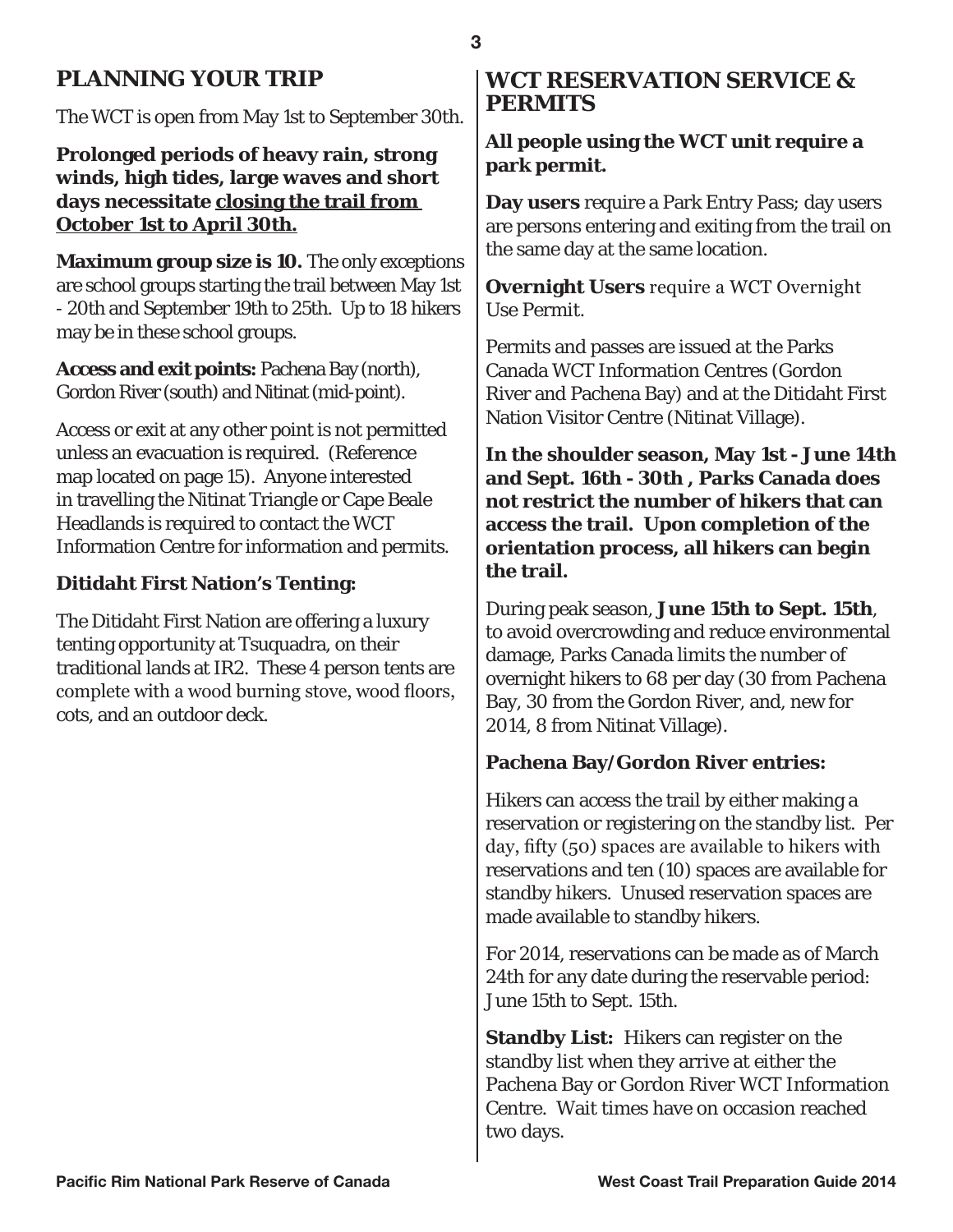## **Reservations for Gordon River and Pachena Bay entries are available online and through the Parks Canada Call Centre up to 2 days prior to departure.**

| <b>Reservation Service</b>                                                                              | <b>Online</b>  | <b>Call Centre</b>                                                                              |
|---------------------------------------------------------------------------------------------------------|----------------|-------------------------------------------------------------------------------------------------|
| <b>Reservation Service is available</b><br>March 24th - September 13th,<br>$\vert$ 2014. 7 days a week. | 24 hours a day | 8 a.m. - 6 p.m., PST                                                                            |
| <b>Contact</b>                                                                                          |                | reservation.parkscanada.gc.ca   1-877-737-3783 (Canada & USA)  <br>519-826-5391 (International) |

#### **When making a reservation, have the following ready:**

- preferred start dates first choice and alternate dates;
- the number of hikers in your group;
- means of payment: Visa, MasterCard or American Express;
- the access point you plan to start from Pachena Bay or Gordon River\*\*; and
- an email address to send confirmation and orientation information to.

### **NEW FOR 2014 - Nitinat Entries**

Hikers wishing to access the trail at Nitinat (midpoint) will go through the permitting, orientation and payment process at the Ditidaht First Nation Visitor Centre in Nitinat Village. Hikers must call to schedule their orientation process in advance as this office is only open by request. Requests can be made as much as one week in advance but no less than 24 hours in advance of the planned arrival time. Eight overnight hike spaces are allotted to Nitinat per day, and are available on a first booked, first served basis.

**\*\*Note: Nitinat Village entries are not reservable through the Parks Canada reservation service. To make arrangements for access via Nitinat contact the Ditidaht First Nation Visitor Centre. (Refer to the contact information section on page 13).**



**Pacific Rim National Park Reserve of Canada West Coast Trail Preparation Guide 2014**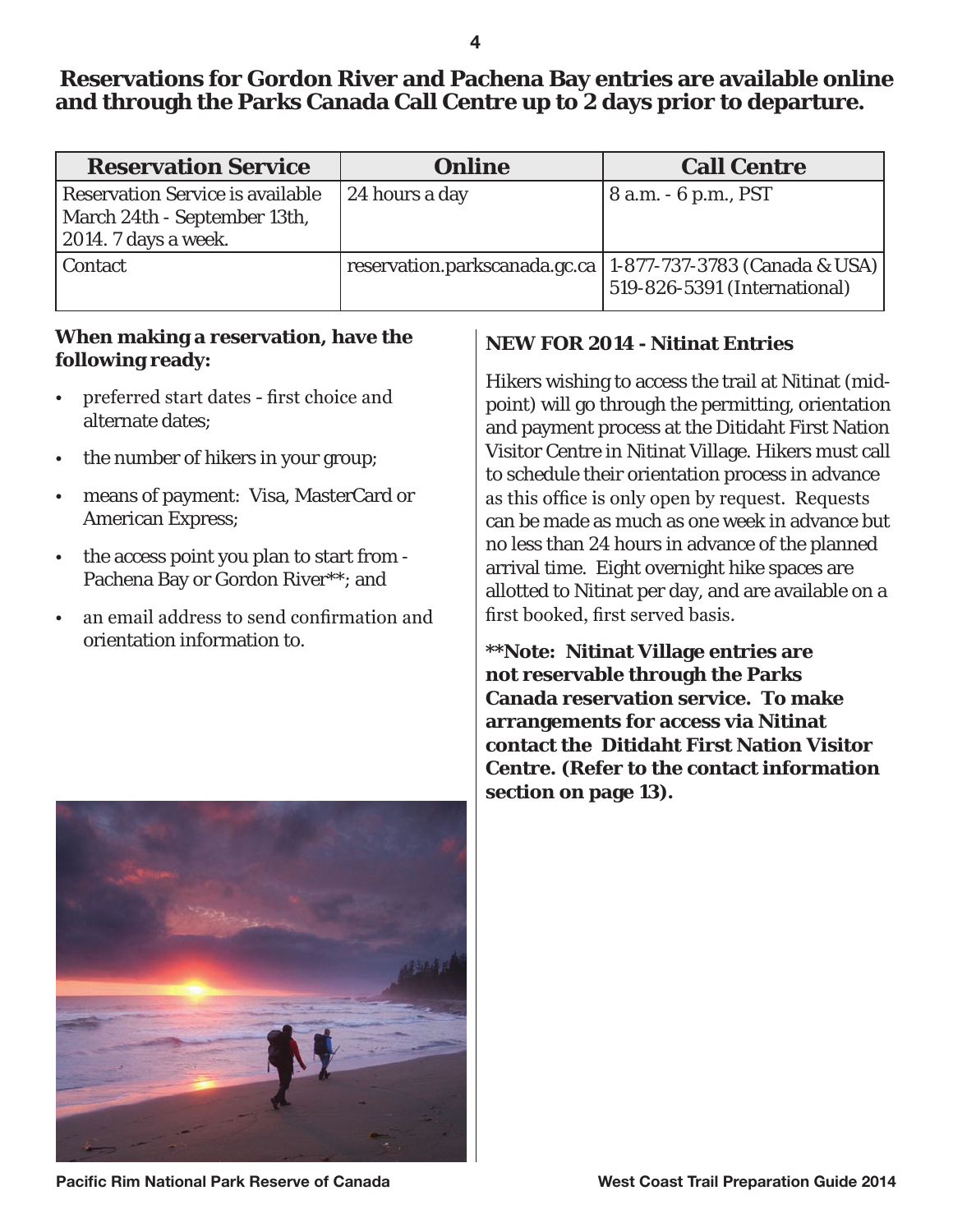## **FEES**

**An overnight use fee is required of all overnight users of the WCT.** These fees help support the cost of operating the WCT (e.g. rescue services, information services, construction of ladders, cable cars, boardwalks and bridges).

Ferry fees pay for passage across the Gordon River and Nitinat Narrows, a service provided by the Ditidaht and Pacheedaht First Nations throughout the hiking season. If entering or exiting the trail from the Nitinat Narrows the Nitinat Water Taxi fee is \$62.50 per person one way, for the service up the lake. Hikers who are planning to exit the trail at Nitinat can pay this fee at the Pachena, Gordon River and Ditidaht First Nation Visitor Centre. Your proof of payment for the Nitinat Water Taxi is your park permit. Be prepared to show this to the ferry operators.

A reservation fee is applicable when making a reservation through the Parks Canada Reservation Service.

### **All WCT Fees are per person \*Fees incurred may vary depending on your travel route**

| <b>Reservation Fee</b>                         | \$24.50  |
|------------------------------------------------|----------|
| WCT Overnight Use Fee                          | \$127.50 |
| <b>Ferry Fee Gordon River</b>                  | \$16.00  |
| <b>Ferry Fee Nitinat Narrows</b>               | \$16.00  |
| Water Taxi Fee                                 | \$62.50  |
| Nitinat Village - Nitinat<br>Narrows (one way) |          |

Hikers who are accessing the trail from Nitinat Village are not required to pay the \$16.00 Nitinat Narrows Ferry Fee, they can request drop off at either the north or south side of the Narrows.

| <b>Example of Fees</b>                                                  |                                                                                                 |                                                                                                      |
|-------------------------------------------------------------------------|-------------------------------------------------------------------------------------------------|------------------------------------------------------------------------------------------------------|
|                                                                         | <b>A</b> reserved<br>hiker going<br>between<br><b>Pachena Bay</b><br>and Gordon<br><b>River</b> | <b>A</b> hiker<br>going<br>between<br><b>Nitinat</b><br><b>Village and</b><br>Gordon<br><b>River</b> |
| <b>Reservation Fee</b>                                                  | \$24.50                                                                                         |                                                                                                      |
| WCT Overnight Use Fee                                                   | \$127.50                                                                                        | \$127.50                                                                                             |
| <b>Ferry Fee Gordon River</b>                                           | \$16.00                                                                                         | \$16.00                                                                                              |
| <b>Ferry Fee Nitinat Narrows</b>                                        | \$16.00                                                                                         |                                                                                                      |
| <b>Water Taxi Fee</b><br>Nitinat Village - Nitinat<br>Narrows (one way) |                                                                                                 | \$62.50                                                                                              |
| <b>TOTAL</b>                                                            | \$184.00                                                                                        | \$206.00                                                                                             |

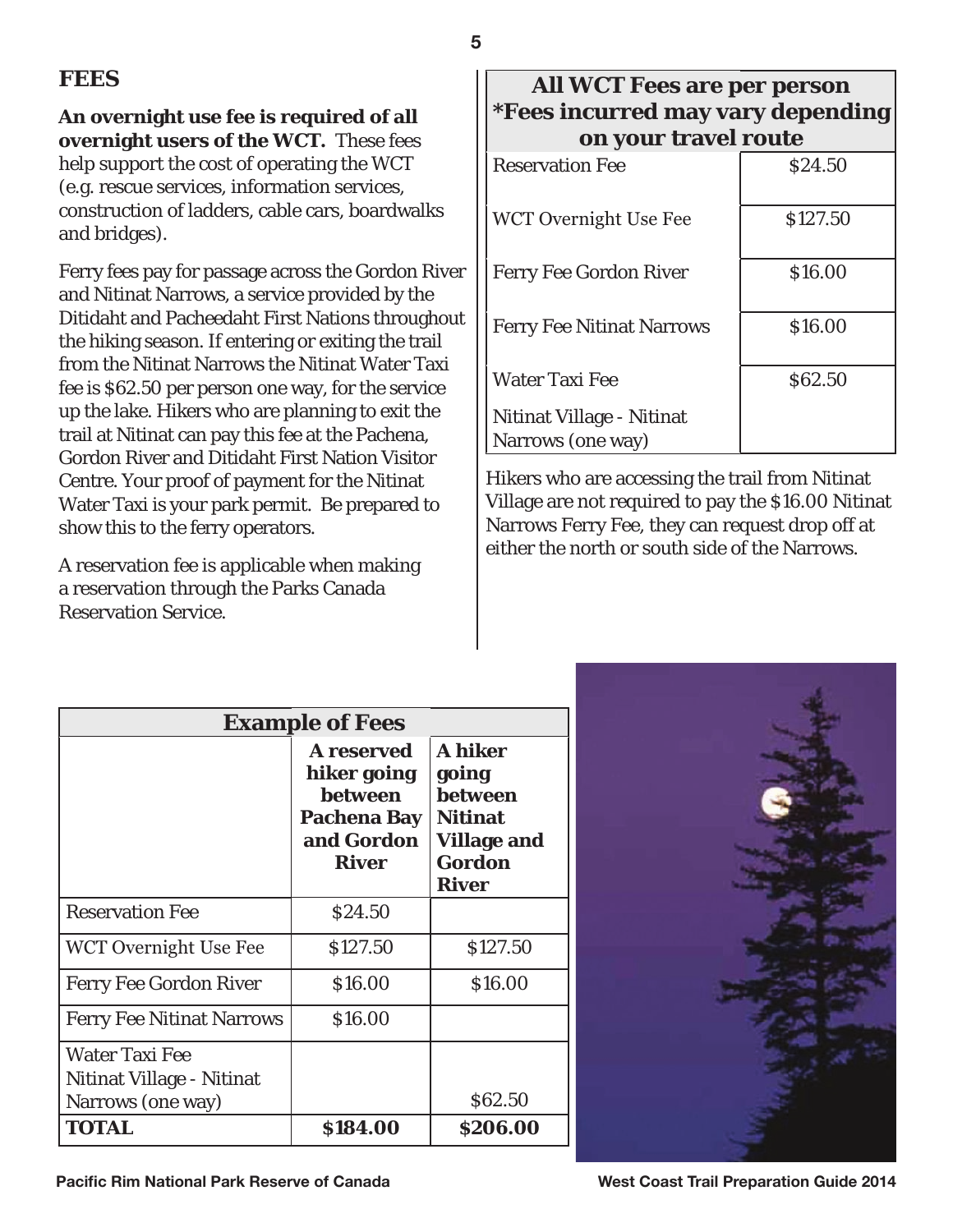- All fees are listed per person and in Canadian funds.
- Hikers making a reservation through the Parks Canada Reservation System pay the applicable fees at the time of their reservation.
- Pachena Bay and Gordon River standby hikers pay the applicable fees at the WCT Information Centre where cash, traveller's cheques, VISA, MasterCard, American Express debit cards and American currency are accepted.
- Hikers entering at Nitinat pay the applicable fees at the Ditidaht First Nation Visitor Centre where cash, VISA, MasterCard and debit cards are accepted.
- Visit our website or contact the national park for an up-to-date fee schedule prior to your departure. Fees may change at any time.

## **New for 2014**

**Fees for Day Hikers:** Effective 2014, a park entry fee applies to day hikers (those accessing and leaving the WCT from the same entrance on the same day). The current rate structure for the park entry fee can be found at the Parks Canada website (refer to the contact information section on page 13).

# **CANCELLATION POLICY**

- **• Reservation Fee:** non-refundable.
- **• Ferry Fees:** refunds for unused ferry services are available at the WCT Information Centres and Ditidaht First Nation Visitor Centre
- **• WCT Overnight Use Fee:** cancellations made 21 days or more before the hike start date are eligible for refund. A cancellation fee of \$11.00 (web) or \$13.50 (voice) per booking applies.

# **TRANSPORTATION TO AND FROM THE WEST COAST TRAIL**

Parks Canada provides this listing for the convenience of hikers. It is not intended as a testimonial for the services. Hikers make their own arrangements for transportation services. Refer to the map and telephone numbers provided on pages 11 - 13. Reservations are recommended.

Vehicles can be left at a number of locations near the access points. Ask for details at the WCT Information Centres or the Ditidaht First Nation Visitor Centre.

## **To Pachena Bay WCT Information Centre, 5 km south of Bamfield:**

- Drive on gravel logging roads from Port Alberni (2 hrs) or Duncan (3 hrs).
- Bus from Victoria (5.5 hrs), Nanaimo (3.5 hrs), with the West Coast Trail Express.
- Ferry from Port Alberni (passengers only no vehicles)(4.5 hrs) with Lady Rose Marine Services.

### **To Ditidaht First Nation Visitor Centre in Nitinat Village, 80 kms southeast of Port Alberni:**

- Drive on gravel logging roads from Port Alberni (2 hrs) or Duncan (2.5 hrs).
- See the Ditidaht First Nation website for detailed directions to Nitinat Village (refer to the contact information section on page 13).

## **Between Nitinat Village and Nitinat Narrows:**

The Nitinat Water Taxi makes scheduled trips between Nitinat Narrows on the West Coast Trail and Nitinat Village:

- 8:30 am departure from the Nitinat Village Dock to Nitinat Narrows on the West Coast Trail.
- 5:30 pm departure from Nitinat Narrows on the West Coast Trail to Nitinat Village Dock.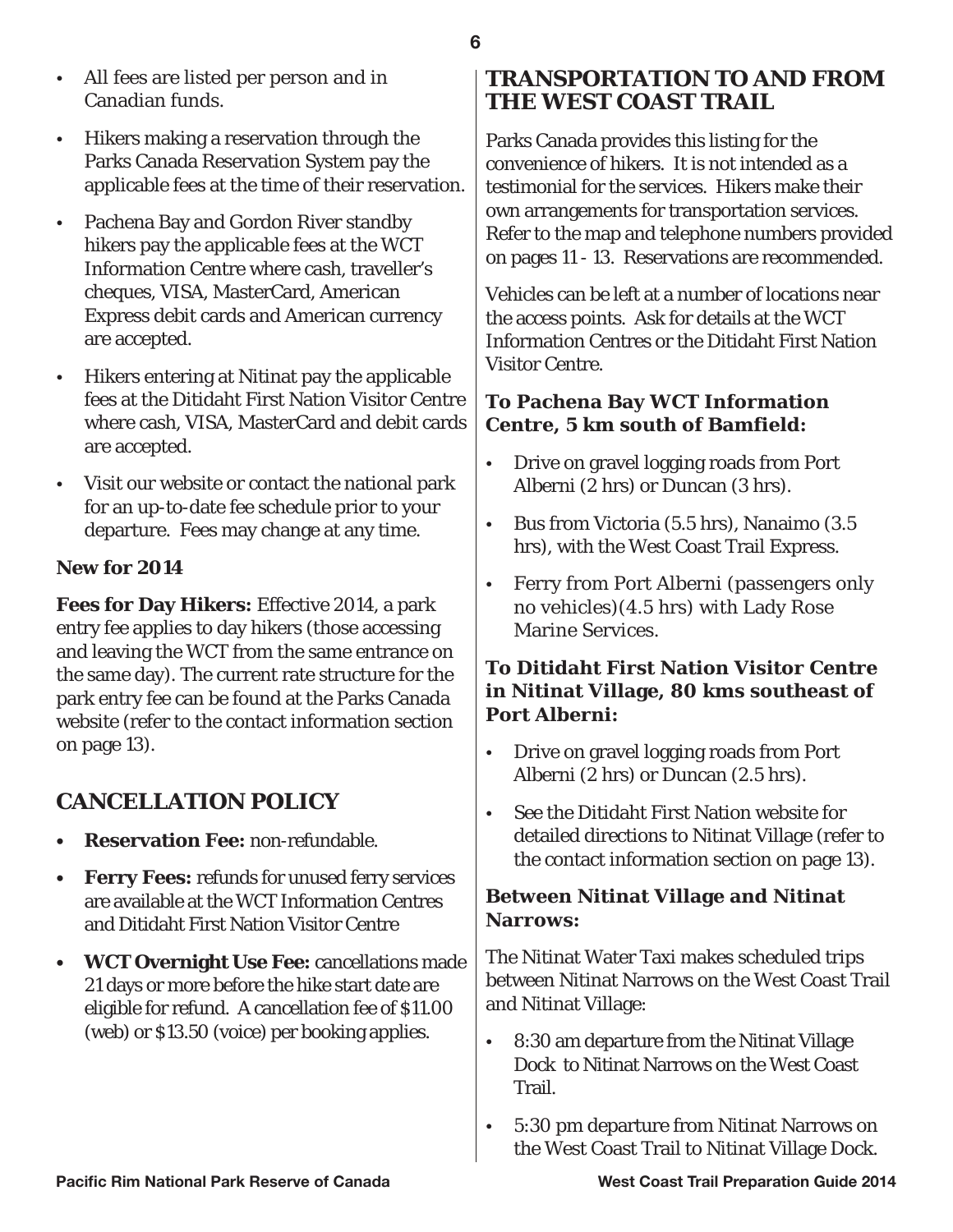Nitinat Village is a small, remote community; an overnight stay may be required. There are overnight accommodation options at the Nitinat Motel or campground.

#### **To Gordon River WCT Information Centre, 5 km north of Port Renfrew:**

- Drive from Victoria via Highway 14 (2 hrs).
- Bus from Victoria (2 hrs) with West Coast Trail Express.

#### **Between Port Renfrew, Nitinat Village and Bamfield by road:**

• Bus (3 hrs) with West Coast Trail Express.

#### **Between Port Renfrew and Bamfield by water:**

• Boat (3.5 hrs) with Juan de Fuca Water Taxi.

## **MAKE A TRIP PLAN**

Before you leave for the trail, write a trip plan: leave it with a responsible person (e.g. friend or family member). Detail where you are going, with whom, when you plan to return, and what to do if you do not return as planned. A park permit does not fulfil this role.

# **AT THE ACCESS POINTS**

There are some basic tourism services at, or near, all access points. These include accommodations, campgrounds, phones, fuel, some groceries, and food services. Nitinat does not offer fuel services, and there are no banking services in the villages of Bamfield, Port Renfrew, and Nitinat.

#### **Orientation Session**

#### **All overnight users of the West Coast Trail participate in an orientation session and obtain a park permit.**

The purpose of the orientation process is to:

- reduce the number of hiker injuries by providing information about safety issues.
- reduce environmental impacts by providing back country etiquette information.
- provide information about current issues and trail conditions.
- provide a brief history of the West Coast Trail and its place in Canada's history.
- issue park permits and collect fees.

If you have a Pachena Bay or Gordon River WCT reservation, bring your reservation confirmation information to the orientation.

Hikers with reservations will be issued a waterproof Pacific Rim National Park Reserve West Coast Trail Map when they register on the trail.

Hikers who have not made a reservation can purchase the map during their orientation process for \$8.50.

#### **Orientations at Gordon River/Pachena Bay:**

- Orientations are offered at 9:30 am, 1:00 pm and 3:30 pm. at the Gordon River WCT Information Centre and 9:30 am, 12:30 pm, and 3:00 pm at the Pachena Bay WCT Information Centre.
- Reservations are not necessary for the orientation process at the Gordon River or Pachena Bay trailheads.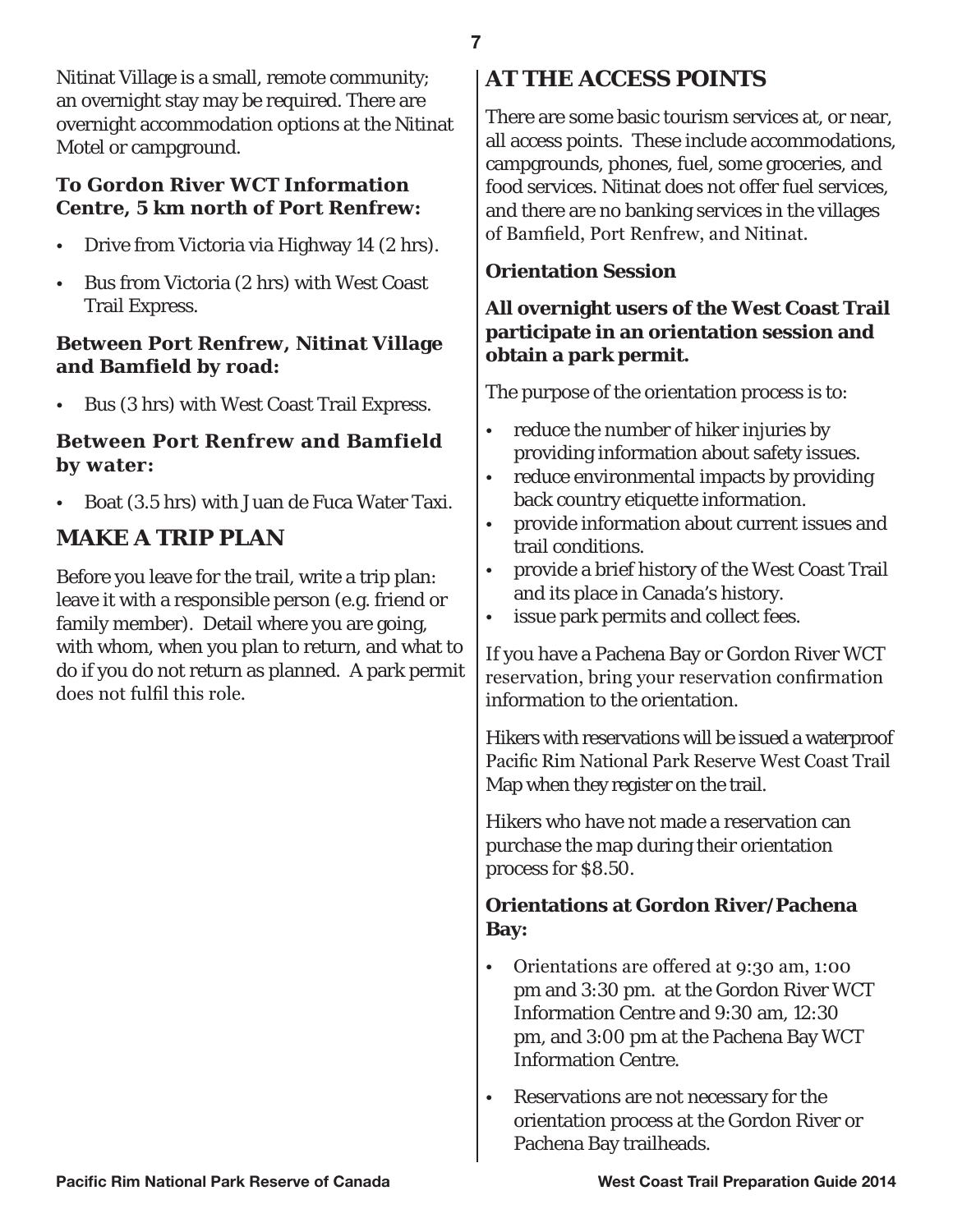- The orientation process takes about  $1\frac{1}{2}$  hours.
- Hikers may register and participate in an orientation session as early as 3:30 pm the day before their hike starts.
- We strongly recommend hikers start the trail a minimum of 5 hours before sunset to ensure a camping area is reached before nightfall.
- **• Hiking from Gordon River to Camper Bay in one day is not advisable.** Plan to camp at Thrasher Cove. Statistics show that most accidents occur later in the day in this area.
- If your party will arrive after 1:00 pm on the reserved start date you must contact the WCT Information Centre at your access point to prevent your reserved spaces from being given to hikers on stand-by.

#### **Orientations at Nitinat Village:**

• Hikers must call in advance (maximum 1 week and minimum 24 hours)of their planned arrival to pre-arrange an orientation session and departure date/time.

**At the end of your hike, register your party off the WCT.** Return one copy of the park permit to a WCT Information Centre or the Ditidaht First Nation Visitor Centre. Permits can be placed in the marked drop box if the WCT Information centre or the Ditidaht First Nation Visitor Centre are closed.

#### **PROTECTING, PRESENTING AND PRESERVING**

Parks Canada is responsible for ensuring the sustainability and integrity of the natural and cultural resources in its care. Everyone can help to protect the ecological integrity and cultural heritage of the West Coast Trail. Working with others, we strive to provide Canadians and international visitors with the opportunity to learn about Canada's heritage.

The entire national park falls within the traditional territory of the Nuu-chah-nulth, people who have inhabited Vancouver Island's west coast for countless generations. The Nuu-chah-nulth comprises many individual nations. The West Coast Trail lies within the traditional territory of the Huu-ay-aht, Ditidaht and Pacheedaht First Nations.

Parks Canada, the Huu-ay-aht, Ditidaht and Pacheedaht First Nations work collaboratively to ensure protection, preservation and presentation of these lands. We need your help. Respectful behaviour from all hikers will lead to a safe and rewarding experience and contribute to a healthy, functioning ecosystem.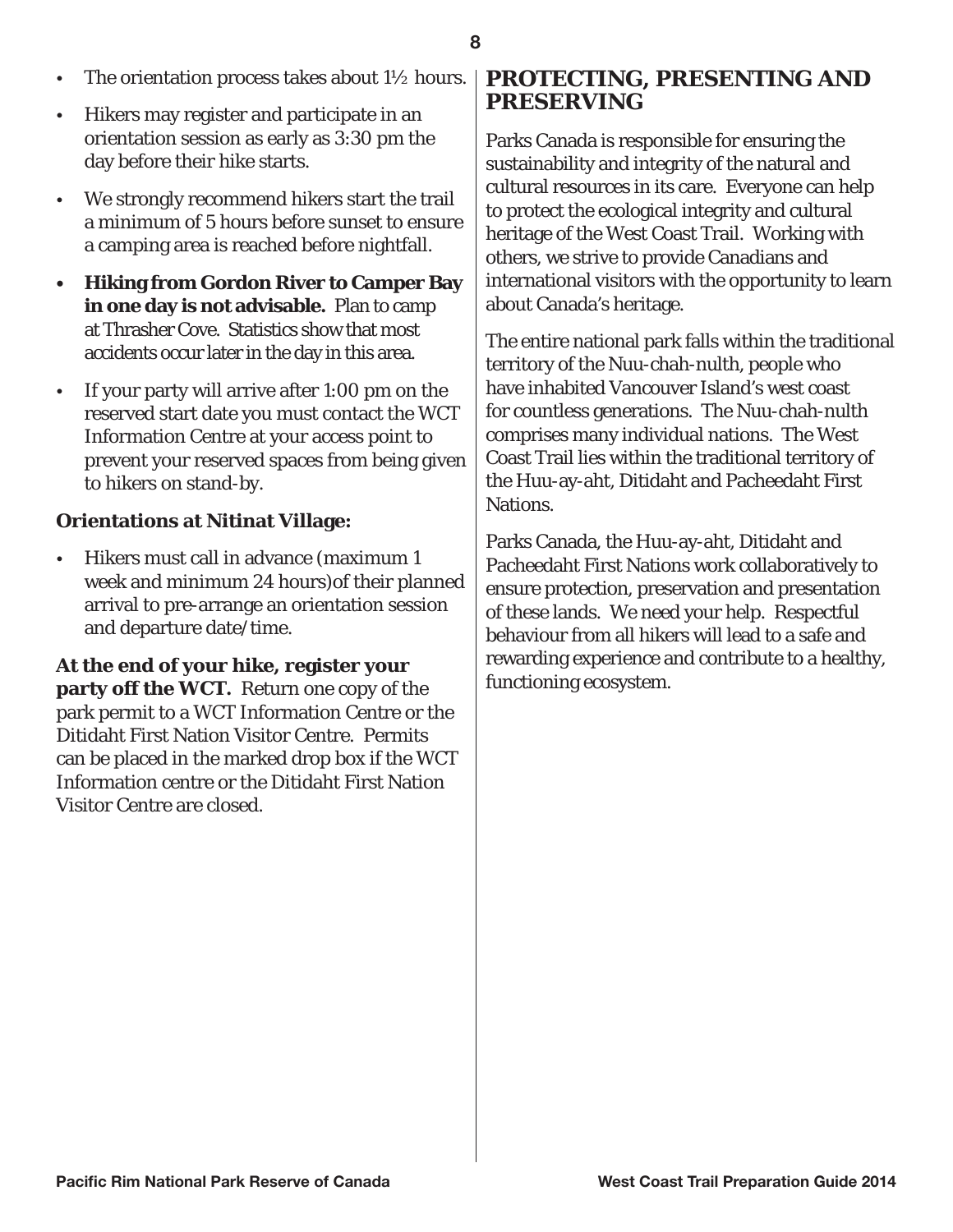#### **BACK COUNTRY ETIQUETTE: LOW IMPACT CAMPING**

**It is an offence under the Canada National Parks Act to collect, remove, destroy or deface any natural or cultural heritage resource within national park boundaries.** This includes defacing artifacts, cutting trees for firewood or makeshift shelters and collecting or removing marine life, shellfish, fossils, artifacts, plants, etc. Leave Pacific Rim National Park Reserve in as good or better condition than you found it.

**Use a stove and minimize fires.** Do not rely on fires for cooking, staying warm or drying out. Small driftwood fires are permitted below the high tide line on beaches: fires are not permitted in the forest. Use only driftwood (no thicker than your wrist): do not cut vegetation, trees or other plants, and keep fires away from beach logs. Make sure fires have burned out, or are extinguished with water, and dismantled. No trace of the fire should be left.

**Support safe water:** use outhouses. Outhouses are available at all designated camping areas. If you are stuck between outhouses, dig a hole 20 centimetres (7 inch) deep, at least 30 metres (three bus lengths) away from water sources and well off the trail. Bury the human waste. Dispose of toilet paper in outhouses or pack it out. Pack out all feminine hygiene products.

**Camp on the beach above the high-tide line to reduce the impact and soil compaction in vegetated areas.**

**Ensure all washing (bodies, clothes, and dishes) is carried out in the ocean or at the mouth of rivers.** Dispose of any dirty water at least 30 metres from drinking water sources. Use only biodegradable soap.

**Your actions can kill wildlife and endanger hikers.** Use metal food lockers to store wildlife attractants if they are available, and if they are not available hang your food, garbage and toiletries out of reach of animals and away from tents.

Items should be a minimum of 4 metres (10 feet) off the ground, 3 metres (8 feet) from the trunk of the tree and 3 metres down from the limb.

**Pack it in, pack it out.** There are no garbage cans on the WCT: everything you pack in you must pack out, including orange peels, feminine hygiene products, tarps, ropes, and wet clothes. Before arriving at the trail, minimize packaging to reduce garbage and weight.

**Fishing is permitted on the WCT.** Carry the appropriate licenses (Non-Tidal Angling License and Tidal Waters Sports Fishing License) and follow the regulations and closures.

**First Nation reserves and treaty settlement lands located along the WCT are private property.** The First Nations welcome you and ask that you stay on the main trail and obey all signs. Patrol cabins are not for hikers.

**Respect other visitors and protect the quality of their experience.**

**Pacific Rim National Park Reserve of Canada West Coast Trail Preparation Guide 2014**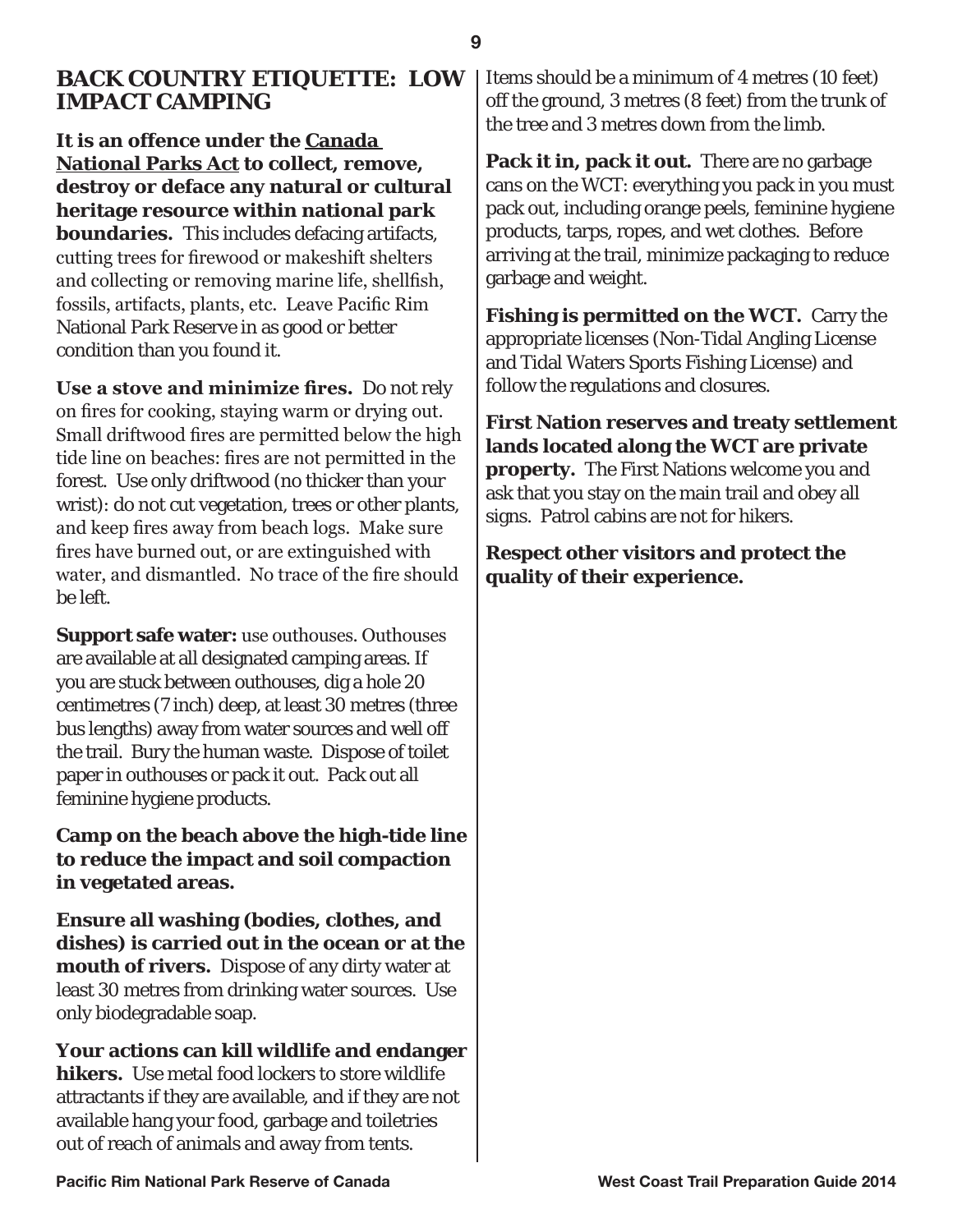## **A SAFE AND ENJOYABLE TRIP**

Travel in the back country requires special attention to safety. Hazards are numerous. **Eighty to 100 seriously injured hikers are evacuated from the WCT every season**. Approximately 200 hikers per year sustain minor injuries, and manage to limp off the trail. A considerable number of injuries on the WCT involve unprepared and inexperienced hikers. Be prepared to hike, all members of your party should be prepared to be carrying a heavy backpack for 5-7 days.

**Ensure that your party takes time to enjoy your experience.** Many accidents and injuries occur when hikers are rushing, not paying attention to terrain, tired, or hiking too late in the day. **Respect the capabilities of the slowest group member.** Take adequate rest breaks, and **keep the group together. Never split up the group.**

**During wet, rainy weather, occurrences of physical injury and hypothermia increase significantly.** Hypothermia is the lowering of the core body temperature; if not stopped, symptoms can progress from slurred speech and lack of co-ordination to uncontrolled shivering to loss of consciousness and finally heart failure. **Ensure your party is warm, dry and well fed.**

**Assume all walking surfaces are slippery at all times, especially during damp or rainy periods.** Slippery conditions on muddy trails, wooden surfaces, boulders and rocky shorelines are a major hazard. Hiking too fast, fatigue, poor light conditions, improperly balanced or heavy packs and inadequate footwear all contribute to injuries and accidents.

**Bridges and Ladders:** Special care should be taken on any built structure. No more than two persons should be on a ladder or bridge at one time. Large groups should allow extra time to progress past ladder sections.

**Cable Cars: Keep your fingers, hands and hair away from the pulleys.** Only two people (and their gear) per cable car. Platforms can be very slippery; use caution. To enter, use the rope to pull the car towards you. Hold the car steady while you load your gear, then carefully enter and stay seated. When crossing the river, let the rope go and gravity will move the car down the rope to the middle of the river. You must then pull the rope hand-over-hand to reach the platform on the other side. Hold the rope so that the car stays flush with the platform, and carefully unload. Do not bounce or sway the car. **Never bring it on, or tie it to, the platform.**

**Hikers must wade across some creeks and rivers. Be prepared to wait for flood waters to subside;** this may take one or more days. Wait for safe water levels and low tides, undo your pack hip-belt (if you fall, you can slip out of your pack more easily) and wear running shoes or sandals. Avoid crossing surge channels.

**High tides can make beach walking very difficult and sometimes impossible.** Carefully follow both the tide tables (Tofino) and WCT map to avoid being trapped or cut off. Watch also for large ocean waves and swells. Consider the overnight high tide when pitching your tent on the beach.

**Tsunamis: dangerous as they are, they do not happen very often.** If the ground shakes under your feet, or you see the waterline quickly recede from the shore, a tsunami may be coming. **Move to higher ground.** Follow tsunami evacuation routes.

**Drinking water is available from most rivers and creeks.** Collect water upstream, then purify, boil or filter it.

**From May to October, the WCT is closed to harvesting and consumption of all bivalve shellfish** (clams, mussels, & oysters) due to regular occurrences of Paralytic Shellfish Poisoning (PSP). PSP can result in serious illness or death.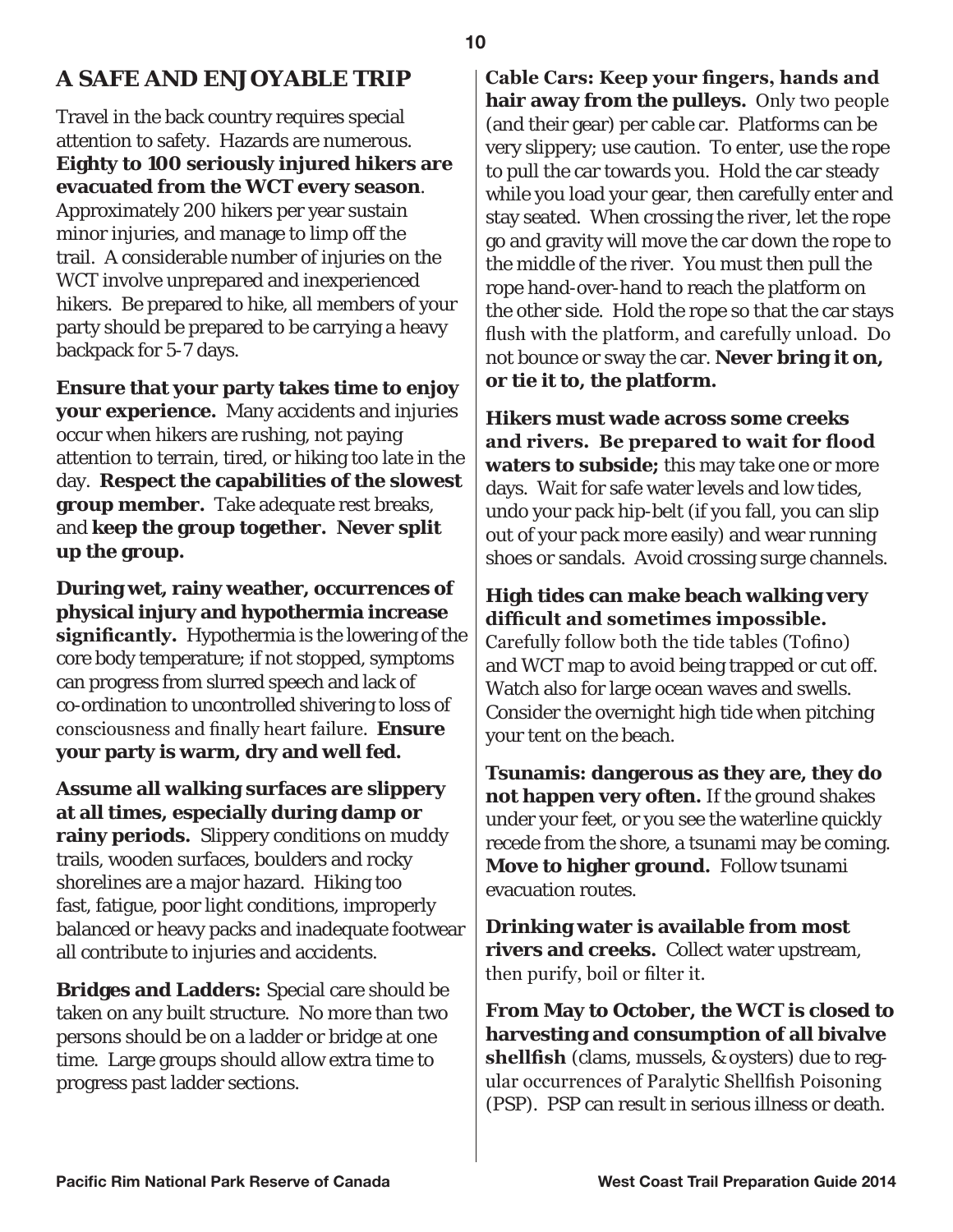#### **HOW TO CONTACT HELP IN AN EMERGENCY**

Hikers should be aware that help can be obtained by contacting lighthouse keepers, First Nation trail guardians, ferry operators or Parks Canada staff.

Some cell phones work at some locations along the trail and beaches. Check with your carrier to see if you have coverage in this area. VHF radios do work.

Devices such as "SPOT", "InReach" and satellite phones are often the only devices that will work on the WCT. Be familiar with your device and understand between the SOS/Emergency and messaging function. Your hike is not the place to learn how to use your device. Have pre-entered messages and let your contact person know how to contact Parks Canada Emergency Response in case of an emergency.

#### **Each hiking party is responsible for assisting injured members of their party. If you are injured,**

- **• but can hike and don't need medical attention,** try to get off the trail at the nearest exit with assistance of your party or other hikers; you should not continue hiking in the hope that your condition will improve.
- **and cannot hike** to the nearest exit or you need medical attention, follow the instructions in the West Coast Trail Safety Information sheet that is issued to all parties with the park permit. Parks Canada staff are responsible for patrolling the WCT and assisting injured hikers. The majority of evacuations are done by park public safety specialists by boat, though a serious or complex evacuation may require assistance from other agencies.

Parks Canada staff will evacuate injured hikers to the nearest exit point, ambulance or medical facility. This is not necessarily the most convenient location for the injured hiker.

**Minor complaints such as blisters, sore feet, fatigue and lack of food do not warrant evacuation.**

# **LIVING WITH WILDLIFE**

Black bears, wolves and cougars use the beaches and trails. All wild animals are potentially dangerous. **To avoid a dangerous encounter with wildlife stay alert and keep these points in mind:**

- Keep food and garbage inaccessible to wildlife; they are attractants.
- Keep children close to you.
- If you encounter a predator, face the animal and retreat slowly, giving them an avenue of escape; do not run or play dead.
- In the unlikely event of an attack, try to appear big and aggressive: shout, wave a stick or throw rocks.
- Knowledge, alertness and a clean campsite can help avoid a dangerous encounter. Never approach a predator. Always give them an avenue of escape.
- If you encounter a predator, **do not run**  it may trigger an attack. Follow the recommendations in *You are in Black Bear Country and You are in Wolf and Cougar Country.*
- Read the West Coast Trail bulletin and talk to the Parks Canada staff at the WCT Information Centres if you have questions.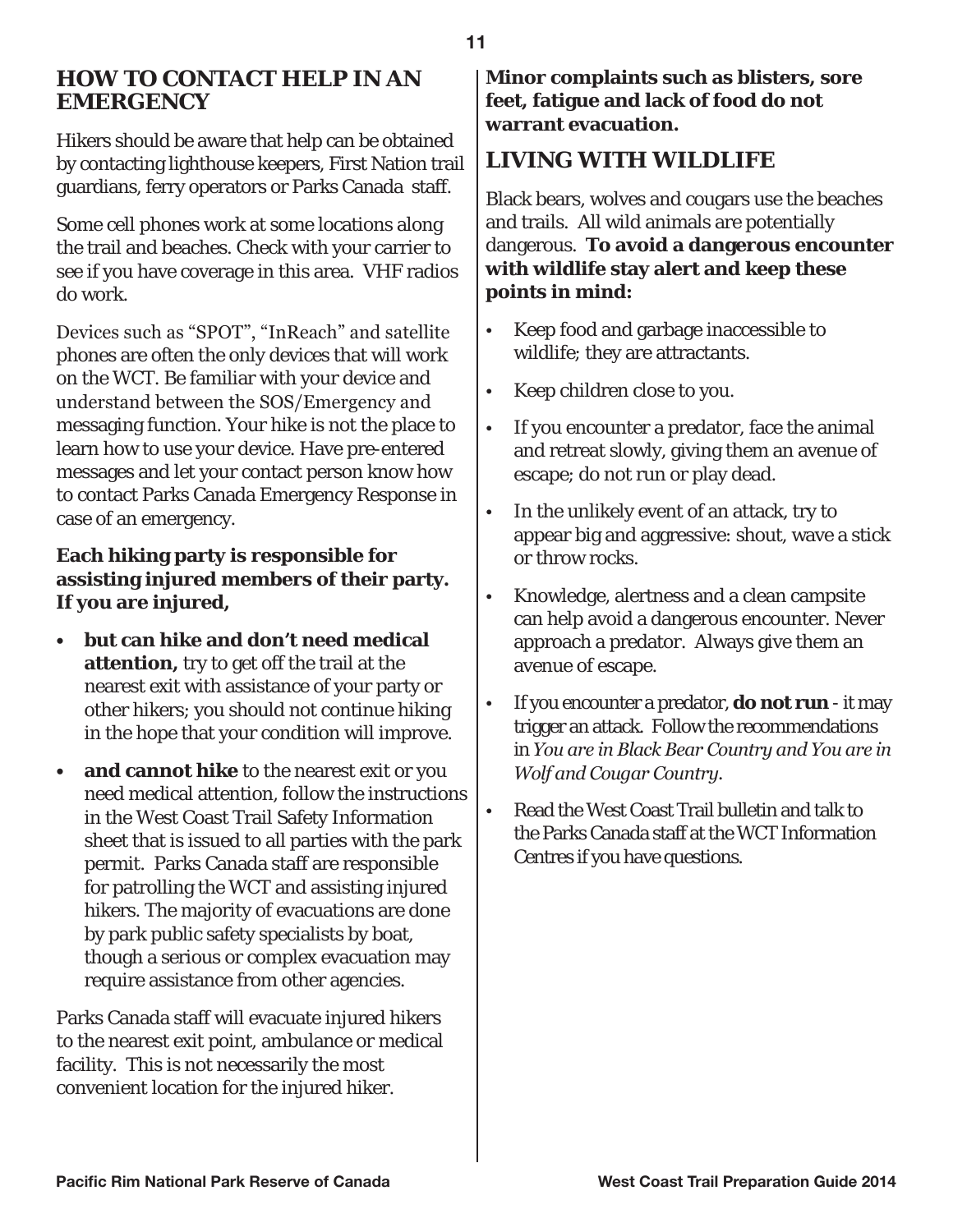**EQUIPMENT**

To enjoy your WCT experience you must be comfortable; use quality, lightweight equipment. Your pack should weigh a maximum of 1/4 (women) to 1/3 (men) of your body weight. Reassess the content of your pack if it is heavier than this.

- **• Sturdy boots:** High quality hiking boots with good ankle and arch support are required. Soft rubber soles provide better traction on slippery surfaces than hard soles. Do not break in new boots on this hike. Sandals or running shoes are good for wearing around camp and for river crossings.
- **Rainwear and warm clothing:** Bring a durable waterproof jacket and pants; underlayers that keep you warm when wet and are quick to dry, as well as a warm hat and gloves. **•**
- **Lightweight backpacking stove and fuel. •**
- **High energy, lightweight, quickcooking food. •**
- **Backpacks** require a padded hip belt and should be lined with plastic bags. **•**
- **A tent with a waterproof fly is • absolutely necessary.**
- **Sleeping bag:** Synthetic fills are preferable, as down bags lose warmth when wet. Pack sleeping bags in waterproof bags and carry them inside the backpack. **•**
- **Closed-cell foam sleeping pad. •**
- The latest edition of the **Pacific Rim National Park Reserve West Coast Trail Map,** tide tables (Tofino) and a watch for use with tide tables. •
- **First aid kit** that includes treatments for blisters and insect stings. **•**
- **15 meters (50 ft) of synthetic rope** per group to hang food, use as clothes-line, etc. **•**
- **Cell phones •**

#### **• Also consider:**

- an emergency signalling device •
- cash for unexpected emergencies (up 10 \$100 per person is recommended) •
- water container, water purification equipment •
- toilet paper •
- zip-lock type plastic bags for keeping permits and other small items dry •
- lighter or waterproof matches •
- fire starter •
- garbage bags to pack out all your refuse •
- gaiters •
- sun screen •
- lip screen •
- sunglasses •
- hand sanitizer •
- toiletries •
- flashlight •
- weather radio •
- repair kits for equipment •
- lightweight shoes for camp and river crossings •
- cooking and eating utensils •
- hiking staff or collapsible poles •

**Do not bring an axe, firearms or pets!**



**Pacific Rim National Park Reserve of Canada West Coast Trail Preparation Guide 2014**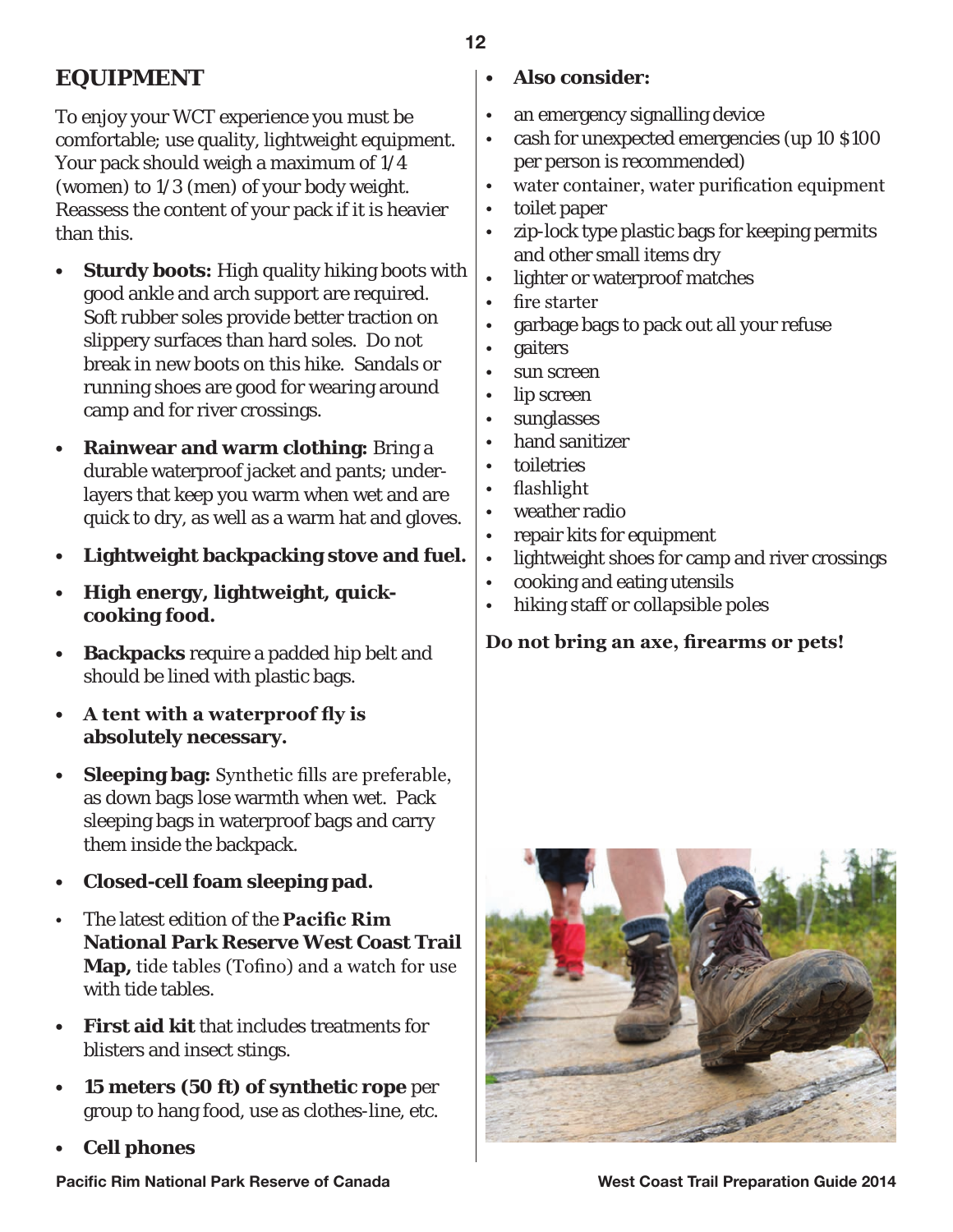| 13                                                                                            |                                                                                                                            |  |
|-----------------------------------------------------------------------------------------------|----------------------------------------------------------------------------------------------------------------------------|--|
| <b>CONTACT PACIFIC RIM NATIONAL PARK RESERVE</b>                                              |                                                                                                                            |  |
| <b>West Coast Trail Reservation Services</b>                                                  | 1-877-737-3783 (toll free Canada and the US)<br>519-826-5391 (outside the toll free area)<br>reservation.parkscanada.gc.ca |  |
| <b>West Coast Trail Information Centre</b><br>Pachena Bay (Bamfield)                          | Phone: 250-728-3234<br>Open daily 9:00 a.m. to 5:00 p.m., (May 1 to Oct. 5)                                                |  |
| <b>West Coast Trail Information Centre</b><br><b>Gordon River (Port Renfrew)</b>              | Phone: 250-647-5434<br>Open daily 9:00 a.m. to 5:00 p.m., (May 1 to Oct. 5)                                                |  |
| Pacific Rim National Park Reserve<br><b>Administration Office</b>                             | 2040 Pacific Rim Highway<br>P.O. Box 280, Ucluelet, BC VOR 3A0<br>250-726-3500 (year-round)                                |  |
| Pacific Rim National Park Reserve<br><b>Resource Conservation &amp;</b><br>Park Warden Office | 1-877-852-3100 (24 hours, toll-free)                                                                                       |  |

| <b>NEW FOR 2014</b>                         | Phone: 250-745-3999     |
|---------------------------------------------|-------------------------|
| <b>Ditidaht First Nation Visitor Centre</b> | info@westcoasttrail.com |
| (Nitinat Village)                           | www.westcoasttrail.com  |
|                                             |                         |

250-726-4212

Park Information Centre - Ucluelet 2791 Pacific Rim Highway

Email: pacrim.info@pc.gc.ca Website: www.pc.gc.ca/pacificrim

| <b>OTHER HIKER SERVICES (subject to change)</b>      |                                                                                                                                                                                       |  |
|------------------------------------------------------|---------------------------------------------------------------------------------------------------------------------------------------------------------------------------------------|--|
| <b>Alberni Valley Chamber of Commerce</b>            | 2533 Port Alberni Hwy.<br>Port Alberni, BC V9Y 8P2<br>250-724-6535<br>avcoc@alberni.net<br>www.avcoc.com                                                                              |  |
| <b>Bamfield Chamber of Commerce</b>                  | 250-728-3006<br>info@bamfieldchamber.com<br>www.bamfieldchamber.com                                                                                                                   |  |
| <b>BC</b> Ferries                                    | 1-888-223-3779 or 250-386-3431 (international)<br>*BCF on cell<br>www.bcferries.com<br>(Vancouver, Victoria, Nanaimo)                                                                 |  |
| <b>Butch Jack Hiker Ferry Service</b>                | 250-647-5517<br>Butch023@telus.net<br>(Gordon River Trailhead)                                                                                                                        |  |
| <b>Fisheries and Oceans Canada</b><br>Pacific Region | Port Alberni Office<br>250-720-4440<br>Fishing and Paralytic Shellfish Poisoning Information<br>24 hour line [sub area 23 (8)]<br>604-666-2828 or 1-866-431-3474<br>www.dfo-mpo.gc.ca |  |

Open daily May – mid October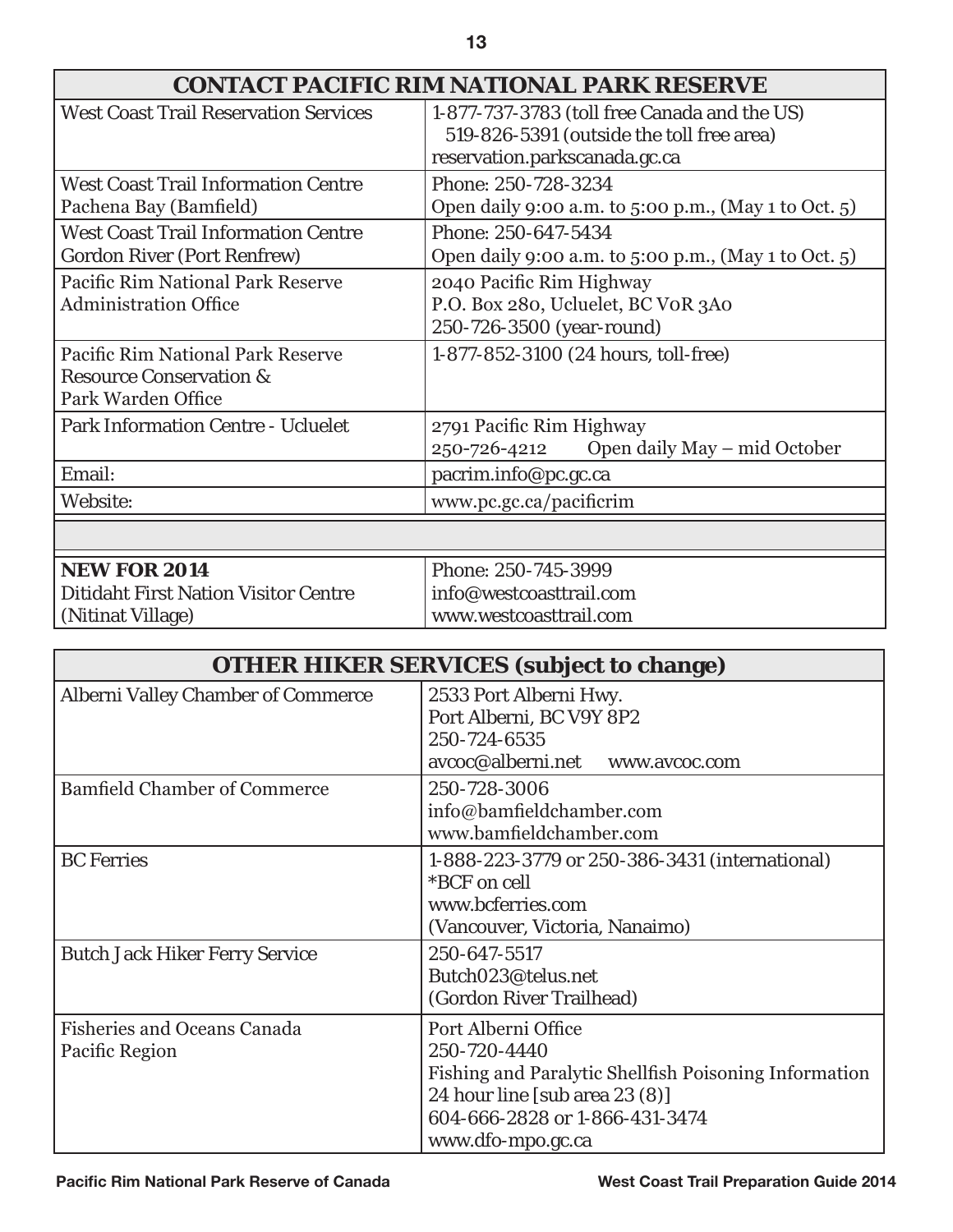| OTHER HIKER SERVICES (subject to change)                     |                                                                                                                                                                                                       |
|--------------------------------------------------------------|-------------------------------------------------------------------------------------------------------------------------------------------------------------------------------------------------------|
| <b>Lady Rose Marine Services</b><br>(Passenger Ferry)        | 1-800-663-7192 or 250-723-8313 (April 1 - Sept 30)<br>www.ladyrosemarine.com<br>(Port Alberni to Bamfield passenger ferry)                                                                            |
| Nitinat Lake Water Taxi                                      | 250-745-3509<br>(across Nitinat Narrows and to Nitinat Village)                                                                                                                                       |
|                                                              | Hikers who are accessing the trail through Nitinat Vil-<br>lage or lake must check in at the Ditidaht First Nation<br>Information Office to participate in an orientation and<br>obtain their permit. |
| Juan de Fuca Water Taxi                                      | 1-888-755-6578 or 1-877-332-5333                                                                                                                                                                      |
| <b>Nitinat Village Motel or Campground</b>                   | 1-250-745-3844                                                                                                                                                                                        |
| <b>Ditidaht First Nation Comfort Camping</b>                 | 250-710-HIKE (4453)<br>info@westcoasttrail.com<br>www.westcoasttrail.com                                                                                                                              |
| <b>Nuu-chah-nulth First Nations</b><br><b>Tribal Council</b> | 1-877-677-1131 or -250-724-5757<br>www.nuuchahnulth.org                                                                                                                                               |
| <b>Report Marine Pollution</b>                               | 1-800-889-8852                                                                                                                                                                                        |
| Tide Tables (Tofino)                                         | www.waterlevels.gc.ca                                                                                                                                                                                 |
| Tofino Air                                                   | 1-888-436-7776 or 604-740-8889<br>www.tofinoair.ca<br>Between: Vancouver-Bamfield-Tofino                                                                                                              |
| Victoria Clipper<br>(Passenger Ferry)                        | 1-800-888-2535 or 250-382-8100<br>www.victoriaclipper.com<br>(Seattle to Victoria)                                                                                                                    |
| <b>Weather Forecasts</b>                                     | <b>VHF Channel 21 B</b><br>Continuous automated forecast: 250-726-3415<br>www.weather.gc.ca                                                                                                           |
| <b>West Coast Trail Express Bus</b>                          | 1-888-999-2288 or 250-477-8700<br>www.trailbus.com<br>(Victoria, Nanaimo, Bamfield, Nitinat Village, Port<br>Renfrew)                                                                                 |

г

┑